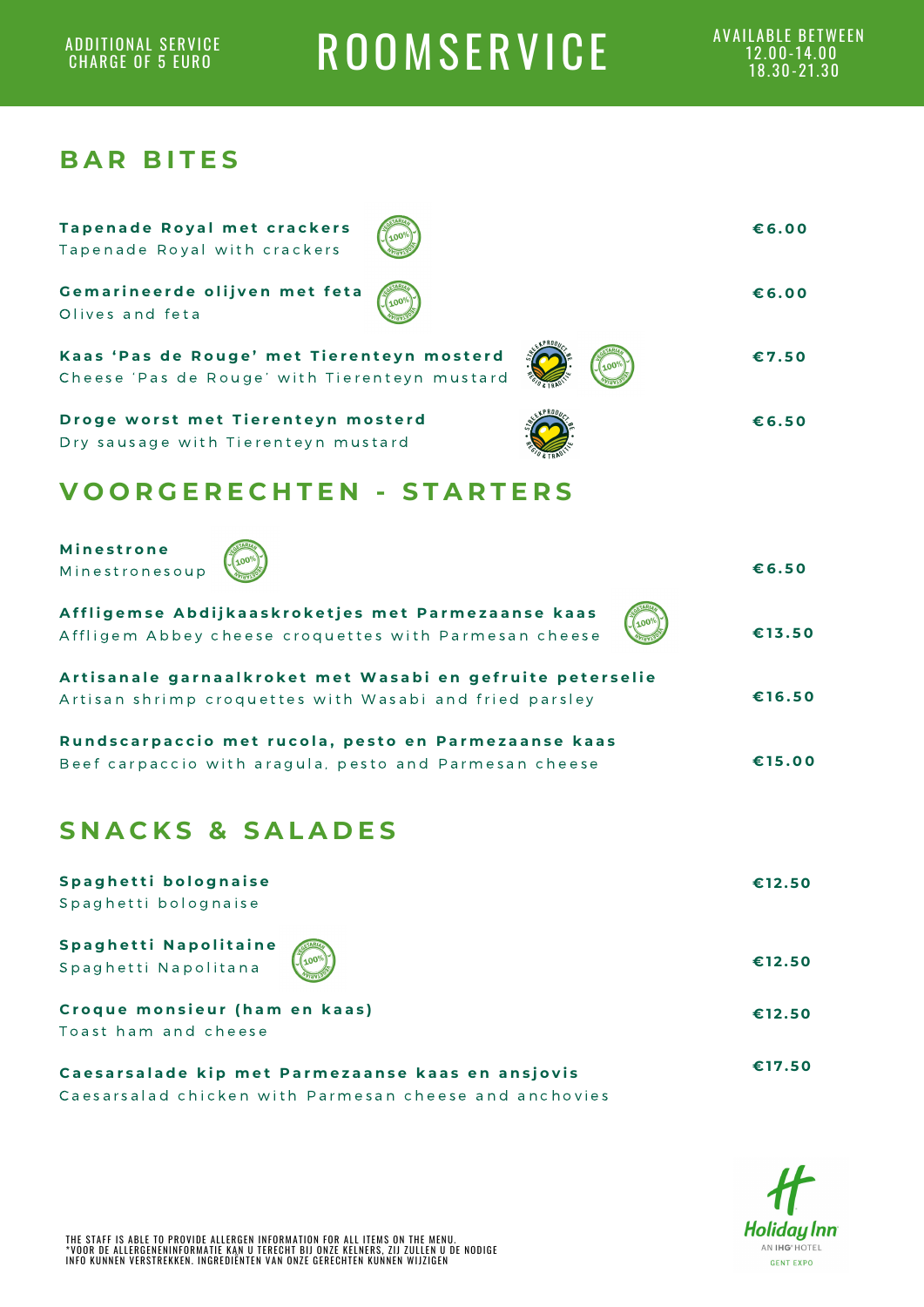#### ADDIIIONAL SERVICE CHARGE OF 5 EURO

# **ROOMSERVICE**

### **H O O F D G E R E C H T E N - M A I N D I S H E S**

| Belgische rundsburger met frietjes<br>Belgian Burger 'beef' with fries                                                                                                                              | € $21.00$ |
|-----------------------------------------------------------------------------------------------------------------------------------------------------------------------------------------------------|-----------|
| Hoevekip met oesterzwammen, vélouté en aardappelkroketten<br><b>BIO</b><br>Farmchicken with oyster mushroom, velouté and potato croquettes                                                          | €21.50    |
| Stoofpotje van varkenswangen, Gents Gruutbier en Tierenteyn<br>mosterd met frietjes<br>Stew of porc cheeks, local Gruutbeer and Tiereteyn mustard with<br>fries                                     | €21.00    |
| Gegrilde steak (Blauw- wit) met frietjes en saus naar keuze<br>(peper, champignon of béarnaise)<br>Grilled steak (Blauw- wit) with sauce of your choice (pepper,<br>mushroom, béarnaise) and fries) | € $23.00$ |
| Pasta pesto met Mediterraanse geroosterde groenten en gamba's<br>Pasta pesto with Mediterranean roasted vegetables and gambas                                                                       | €23.50    |
| Forel met citroentijm en peterselieaardappel<br>Trout with lemon thyme and parsley potatoes                                                                                                         | €22.50    |
|                                                                                                                                                                                                     |           |
| <b>VEGETARISCHE GERECHTEN</b><br><b>VEGETARIAN MAIN DISHES</b>                                                                                                                                      |           |
| Caesarsalade (The vegetarian Butcher NO CHICKEN CHUNKS)<br>Caesarsalad (The vegetarian Butcher NO CHICKEN CHUNKS)                                                                                   | €17.50    |
| Pasta pesto met Mediterraanse geroosterde groenten<br>Pasta pesto with Mediterranean roasted vegetables                                                                                             | €17.00    |
| Greenway burger met frietjes<br>Veggie burger with fries                                                                                                                                            | €21.00    |
| <b>BIJGERECHTEN - SIDE DISHES</b>                                                                                                                                                                   |           |
| Groene salade of tomatensalade<br>Green salad or tomato salad                                                                                                                                       | €2.00     |
| Gebakken champignonmengeling<br>Baked mushroom mix                                                                                                                                                  | €2.50     |



THE STAFF IS ABLE TO PROVIDE ALLERGEN INFORMATION FOR ALL ITEMS ON THE MENU.<br>\*VOOR DE ALLERGENENINFORMATIE KAN U TERECHT BIJ ONZE KELNERS, ZIJ ZULLEN U DE NODIGE<br>INFO KUNNEN VERSTREKKEN. INGREDIËNTEN VAN ONZE GERECHTEN KUN